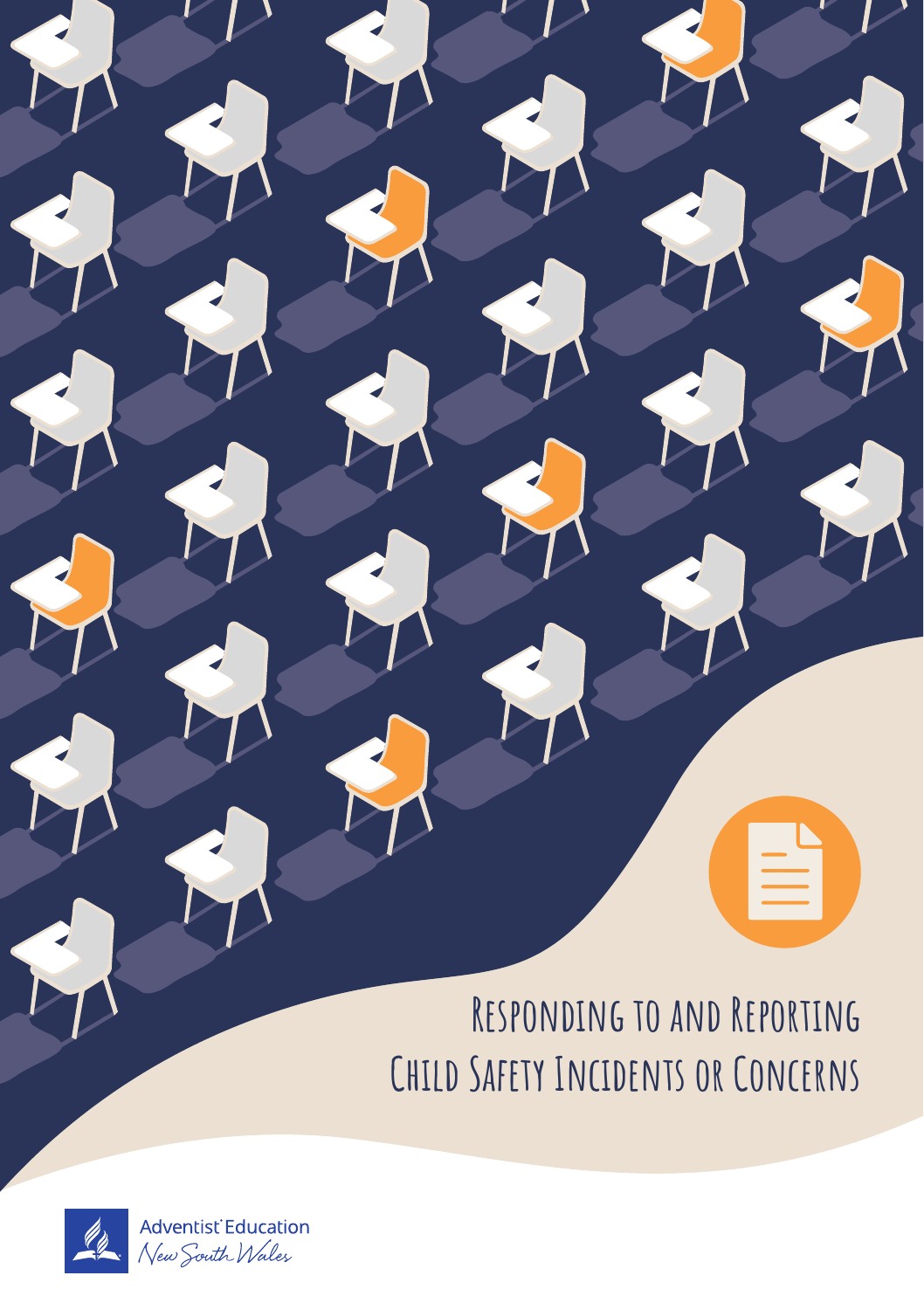The School/College's policies and procedures for responding to and reporting child safety incidents or concerns are made available to Staff, students, parents/carers and the wider School/College community in summary in our Child Safe Policy, and in full version through our Confluence site andby request.

#### Overview of Procedures for Responding to and Reporting Child Safety Incidents and Concerns

Child safety incidents or concerns can take many forms. Unfortunately, the nature of child abuse, grooming and other harm is complex. Abuse, grooming or other harm may occur over time and potential indicators are often difficult to detect. The perpetrator may be a parent, carer, other family member, staff member, Volunteer, Contractor, another adult or even another child or young person.

The legal obligations for reporting allegations of child abuse or other harm can vary depending on the circumstances of the child safety incident or concern. The different definitions of child abuse, grooming or other harm and their key indicators are set out in detail in Definitions and Key Indicators of Abuse and Other Harm. Together, they are all referred to as "child safety incidents or concerns" for the purposes of our Child Safe Program.

**The legal obligations for reporting allegations of child abuse or other harm can vary depending on the circumstances of the child safety incident or concern.**

All of the School/College's procedures for reporting and responding to child safety incidents or concerns are designed and implemented taking into account the diverse characteristics of the School/College community.

#### Internal Reporting by Students, Parents/Carers and the **Community**

There are no limits on how or to whom students at the School/College can disclose any child safety incident or concern or make a complaint about a staff member, Volunteer or Contractor. The Child Safe Complaints Management policy provides multiple, child-focused pathways, including a pathway for anonymous disclosure, to enable all students to raise child safety incidents or concerns in the way with which they are most comfortable.

Parents/carers, family members and other community members who have child safety concerns about a student at the School/College are asked to follow the procedures set out in our Child Safe Policy or in our Complaints Handling Guidelines, available here, which are available on our public website.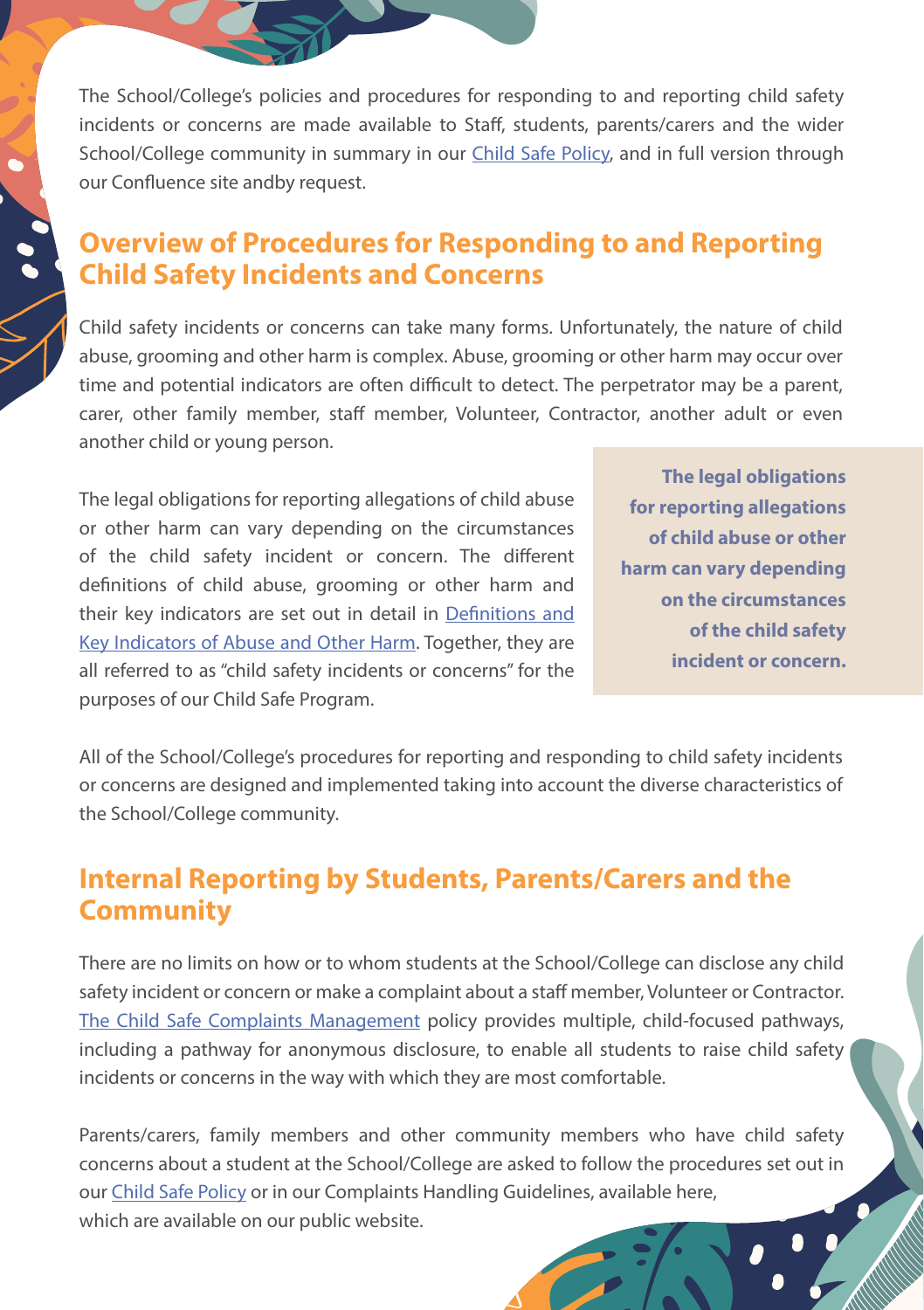Child safety incidents or concerns involving the conduct of a staff member, Volunteer or Contractor that are raised by a parent/carer or family or community member will be addressed in accordance with our Complaints Handling Guidelines, in conjunction with our Child Safe Program, regardless of how that concern is raised.

## Internal and External Reporting by Staff, Volunteers and Contractors

The policies and procedures in this section of our Child Safe Program set out how Staff, Volunteers and Contractors should respond to child safety incidents or concerns. These include procedures for responding to incidents or disclosures of child abuse or other harm, or suspected child abuse or other harm, and simple and accessible procedures for Staff, Volunteers and Contractors to report a child safety incident or concern internally.



These policies and procedures make clear that reporting internally to or consulting with a Child Safety Advocate

does not change any obligation under legislation to report to an external authority.

## The School's Response to Internal Reports

The School/College will take appropriate, prompt action in response to all child safety incidents or concerns, including all allegations or disclosures of abuse or other harm, that are reported internally to the School/College, including by:

all matters that meet the required relevant thresholds being reported externally to the Department of Communities and Justice (DCJ), the NSW Children's Guardian, or the Police, depending on the issues raised

the School/College fully cooperating with any resulting investigation by an external agency

protecting any student connected to the incident or concern until it is resolved and providing ongoing support to those affected taking particular measures in response to child safety incidents or concerns about an Aboriginal or Torres Strait Islander student, a student from a culturally and/or linguistically diverse background or a student with a disability

securing and retaining records of the child safety incident or concern and the School/ College's response to it.